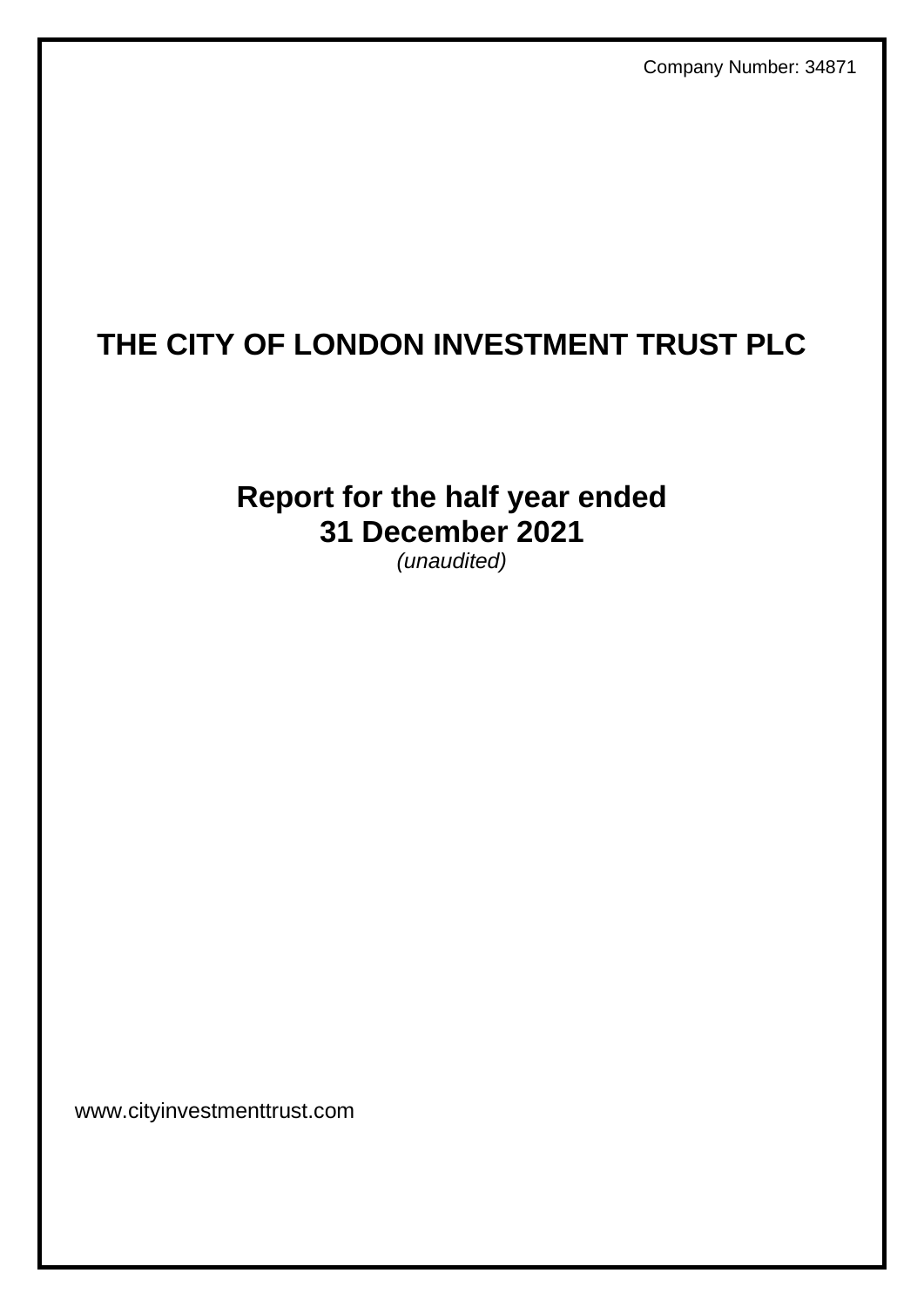# **THE CITY OF LONDON INVESTMENT TRUST PLC Unaudited Results for the Half-Year Ended 31 December 2021**

### **INVESTMENT OBJECTIVE**

The Company's objective is to provide long-term growth in income and capital, principally by investment in equities listed on the London Stock Exchange. The Board fully recognises the importance of dividend income to shareholders.

### **PERFORMANCE**

|                                                         | As at            | As at        |
|---------------------------------------------------------|------------------|--------------|
|                                                         | 31 December 2021 | 30 June 2021 |
| Net asset value ("NAV") per ordinary share              | 404.4p           | 387.6p       |
| (Discount)/premium                                      | $(2.6\%)$        | 0.6%         |
| Net asset value per ordinary share (debt at fair value) | 400.8p           | 384.1p       |
| (Discount)/premium (debt at fair value)                 | (1.7%)           | 1.5%         |
| Ordinary share price                                    | 394.0p           | 390.0p       |
| Gearing (debt at par value)                             | 8.3%             | 6.9%         |

|                                         | As at            | As at        |
|-----------------------------------------|------------------|--------------|
| Dividend yields                         | 31 December 2021 | 30 June 2021 |
| The City of London Investment Trust plc | 4.9%             | 4.9%         |
| FTSE All-Share Index (Benchmark)        | 3.6%             | 3.1%         |
| AIC UK Equity Income sector             | 4.3%             | $3.8\%$      |
| IA UK Equity Income OEIC sector         | 3.7%             | 3.2%         |

Sources: Morningstar Direct, Bloomberg

| Total return performance to 31 December 2021    | 6 months | 1 vear | 3 years | 5 years | 10 vears |
|-------------------------------------------------|----------|--------|---------|---------|----------|
| (including dividends reinvested)                | %        | %      | %       | %       | %        |
| Net asset value per ordinary share <sup>1</sup> | 6.9      | 20.1   | 25.4    | 27.2    | 126.8    |
| Ordinary share price <sup>2</sup>               | 3.5      | 11.8   | 18.9    | 22.5    | 114.6    |
| FTSE All-Share Index (Benchmark)                | 6.5      | 18.3   | 27.2    | 30.2    | 110.7    |
| AIC UK Equity Income sector <sup>3</sup>        | 6.0      | 19.2   | 31.3    | 34.7    | 140.6    |
| IA UK Equity Income OEIC sector <sup>4</sup>    | 5.6      | 18.4   | 26.7    | 26.3    | 115.4    |

Sources: Morningstar Direct, Janus Henderson, Refinitiv Datastream

1 Net asset value per ordinary share total return with debt at fair value (including dividends reinvested)

2 Share price total return using mid-market closing price

3 AIC UK Equity Income sector size weighted average NAV total return (shareholders' funds)

4 The Investment Association ("IA") peer group average is based on mid-day NAV whereas the returns of the investment trust are calculated using close of business NAV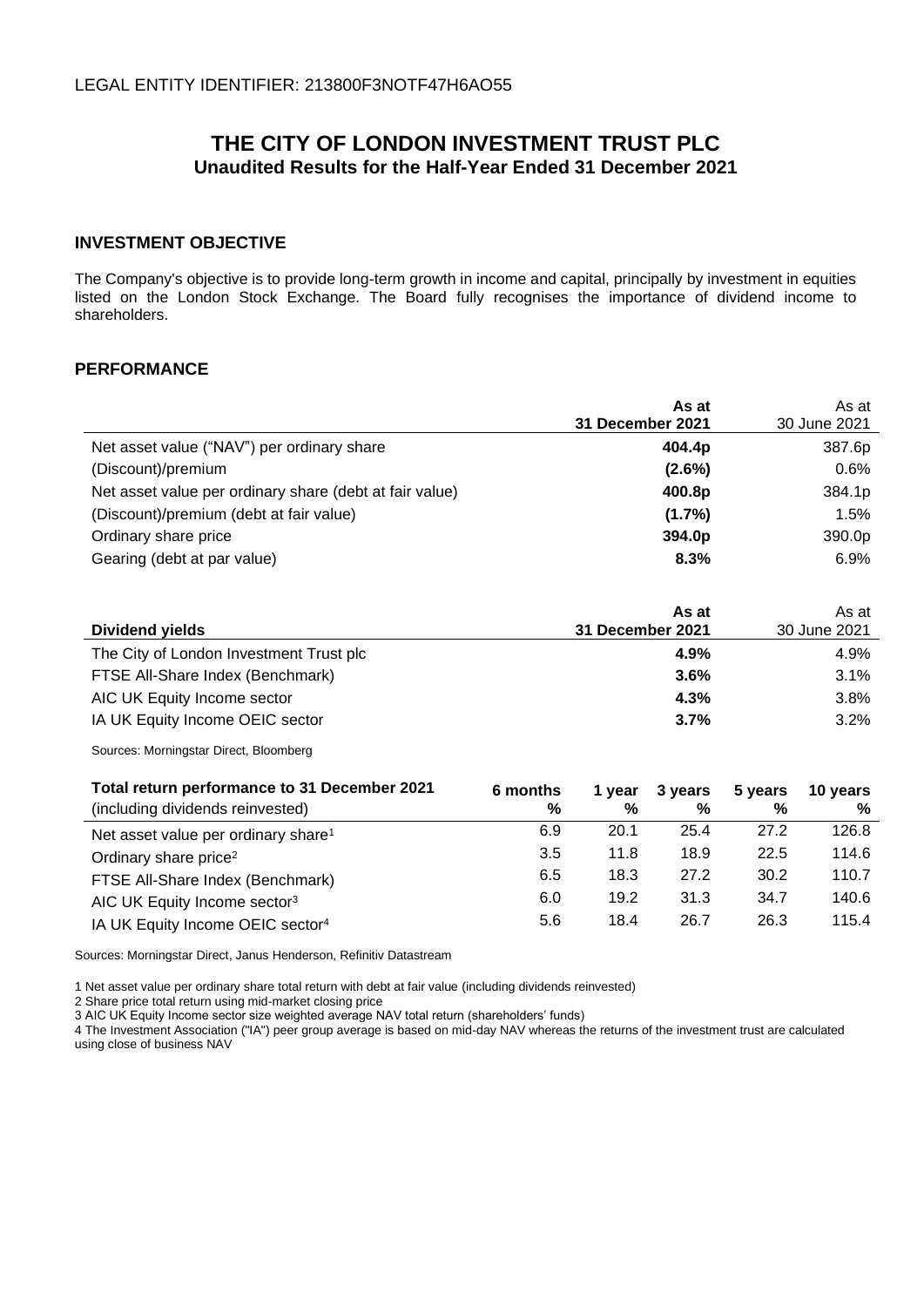### **INTERIM MANAGEMENT REPORT**

### **CHAIRMAN'S STATEMENT**

### **Net Asset Value Total Return**

The UK economy, benefiting from very accommodative monetary and fiscal policies, continued to recover from the damage caused mainly by the first lockdown of the pandemic. A similar picture was seen in overseas economies. Increasing global demand for energy, particularly for supply constrained oil, contributed to a rise in inflation, with additional pressure on prices coming from a tight labour market and shortages of materials. In December, the Bank of England, having earlier in the year considered the inflationary trends to be "transitory", raised the Bank Rate from 0.1% to 0.25%, the first increase in interest rates for over three years.

UK equities continued to benefit from the recovery in corporate profits and dividends and produced a total return of 6.5%, as measured by the FTSE All-Share Index. City of London's net asset value total return was 6.9%, slightly ahead of the index benchmark and the averages for the UK equity income investment trust and OEIC sectors.

Both stock selection and gearing contributed positively to this result, with a key factor being our position in the food retail sector through stakes in Tesco and Wm Morrison. While it was disappointing to see a good company like Wm Morrison leave the stock market, its takeover came after a bidding war between two private equity groups and at an exit price well ahead of what had prevailed before the first bid was announced. Other important stock contributors were our shareholdings in RELX (business and professional information provider), Microsoft (software and computer services) and St. James's Place (wealth management advice and services). M&G (life assurer and wealth manager) and La Française des Jeux (French national lottery operator), which had been among the best contributors in our last financial year, were the two biggest stock detractors over the six-month period.

### **Earnings and Dividends**

It is pleasing to report revenue earnings per share of 8.94p, 23% ahead of last year and 4% better than the same period in 2019 (just before the start of the pandemic). A highlight has been the dividend increases from our holdings in mining companies, with Anglo American and Rio Tinto also paying special dividends. There has been a significant recovery in dividends from our holdings in banks (HSBC, Barclays and Lloyds), which were stopped from paying dividends by their regulator in the first stage of the pandemic, and also from oil companies (BP and Royal Dutch Shell), which have partially restored the disappointingly large cuts made in 2020. A total of £2.8 million of special dividends was received and accounted as income (representing 6.7% of gross revenue). A further £3.5 million special dividend (from Pennon, the water utility) was accounted as capital.

City of London has declared two interim dividends of 4.80p each so far during this financial year. The Company's diverse portfolio, strong cash flow and revenue reserve give the Board confidence that it will be able to increase the dividend for the fifty-sixth consecutive year. The quarterly dividend rate will be reviewed by the Board before the third interim dividend is declared in April 2022.

### **Expenses**

The ongoing charge, which represents the investment management fee and other administrative non-interestbearing expenses as a percentage of shareholders' funds, remains low compared with most other equity investment products. The ongoing charge for the six months indicates a full year rate remaining around 0.38% of net assets.

### **Material Events and Transactions during the Period**

A total of 925,000 new shares, raising net proceeds of £3.6 million, were issued during the six months to 31 December 2021 at a premium to net asset value. The proceeds were invested across the portfolio. The Board is continuing its stated policy, subject to prevailing circumstances, of considering issuance of new shares and buybacks within a narrow band relative to net asset value. As at 31 December 2021, the Company's shares were trading at a discount of 1.7% to NAV (with debt at fair value). As at 16 February 2022 (the last practicable date before printing this report), the Company's share price was trading at a premium of 1.8% to NAV (with debt at fair value).

Two new holdings were acquired during the period. 3i is an investment company with stakes in private companies. Its largest investment is in Action, a discount retailer in Europe. 3i has a successful track record and provides City of London with exposure to a range of fast-growing private companies. The other new holding is in Holcim, the Swiss-headquartered, international building materials group. It should benefit from infrastructure spending in both developed and emerging markets.

Two companies left the portfolio as a result of takeover bids: Wm Morrison (food retailer) and Daily Mail & General (newspaper publisher and business information provider). Two other holdings, Go Ahead (transport operator) and Hammerson (shopping centre owner), were sold because of their respective poor performances in favour of better opportunities.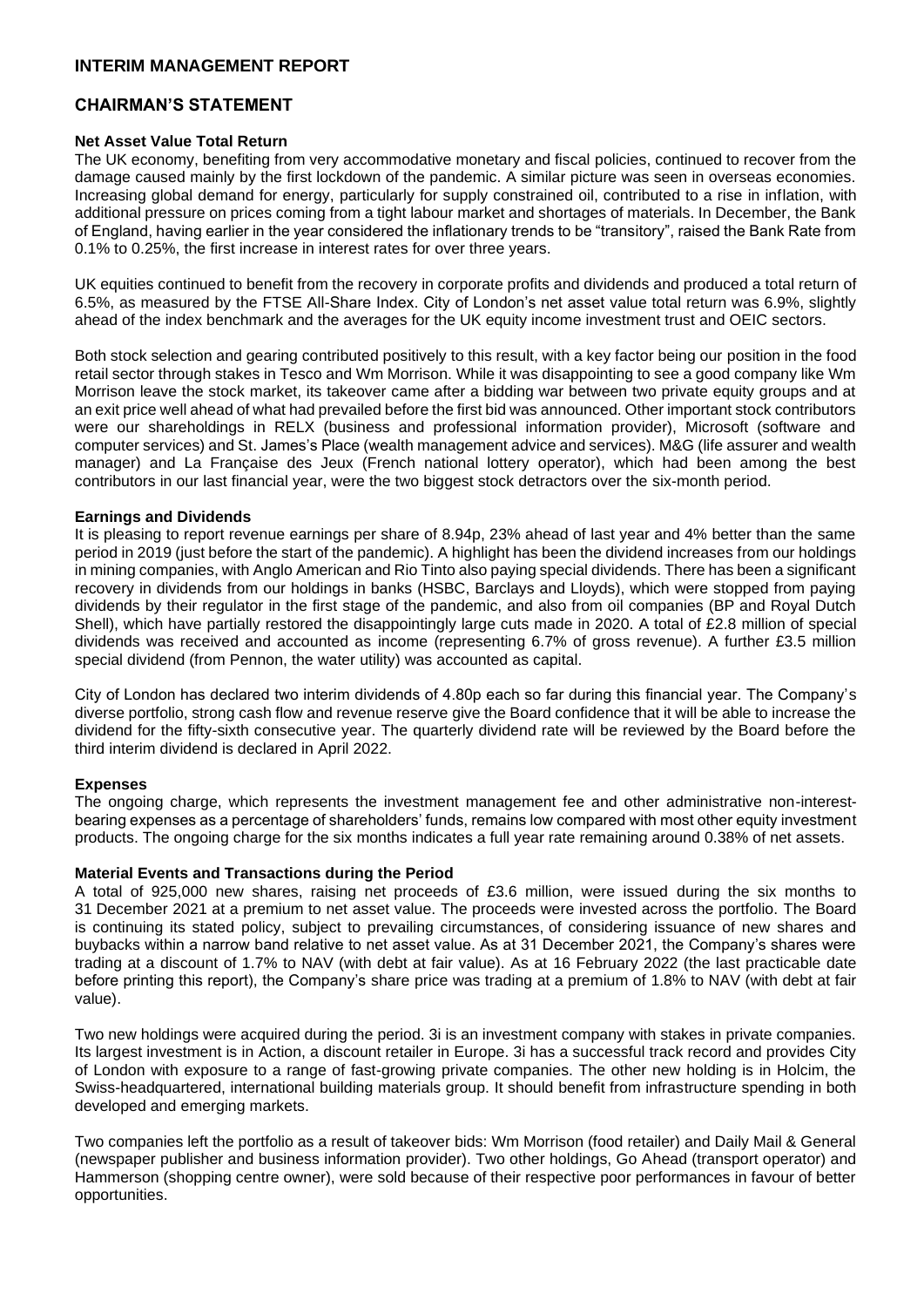### **Outlook for the Six Months to 30 June 2022**

The Omicron variant of Covid-19 appears to cause less severe illness than earlier variants, especially for those who are fully vaccinated. It is now increasingly unlikely that there will be a return to an economically damaging lockdown and the UK and other developed economies are expected fully to reopen during the next six months.

The monetary response to the pandemic currently remains largely in place, but is likely to be progressively withdrawn with rises in interest rates (albeit remaining low by historic standards) expected because inflation is proving to be more severe and persistent than had been hoped. Governments are moving to phase out the fiscal reliefs introduced in response to the pandemic and, as already proposed in the UK, to increase tax rates in order to restrain their borrowing requirements. The resulting reduction in liquidity may test equity valuations, especially at the more speculative end of the markets. International tensions are a further reason for caution, with the crisis in Eastern Europe causing particular concern.

At present, no more than a slowdown in economic growth is expected and therefore corporate profits and dividends during the rest of the current financial year should continue to increase. Households in aggregate still have a high level of enforced savings from the lockdowns to support consumption, although their discretionary real spending power may be reduced by inflation, tax increases and rising interest rates in the next financial year and beyond. The dividend yield from many high-quality UK equities remains attractive, with the continuing trend of takeovers demonstrating potential additional overall upside.

**Sir Laurie Magnus CBE Chairman 17 February 2022**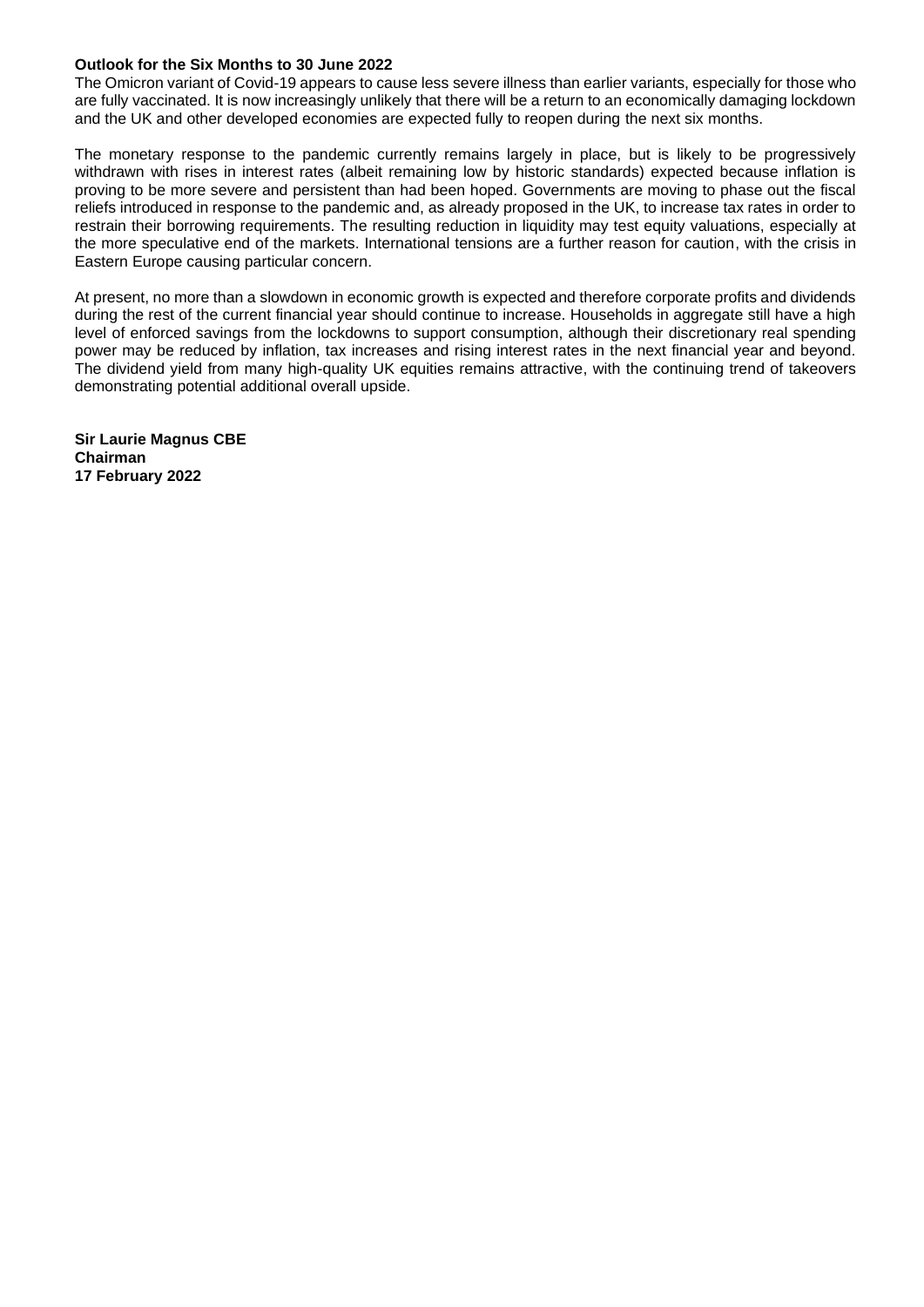# **FORTY LARGEST INVESTMENTS**

|                                 | <b>Market value</b><br>31 December<br>2021 |                               | <b>Market value</b><br>31 December<br>2021 |
|---------------------------------|--------------------------------------------|-------------------------------|--------------------------------------------|
| Company                         | £'000                                      | Company                       | £'000                                      |
| Diageo                          | 79,906                                     | Anglo American                | 32,724                                     |
| <b>British American Tobacco</b> | 71,006                                     | Persimmon                     | 31,987                                     |
| <b>RELX</b>                     | 61,060                                     | Direct Line Insurance         | 31,806                                     |
| Royal Dutch Shell               | 54,519                                     | <b>Reckitt Benckiser</b>      | 31,700                                     |
| Tesco                           | 50,153                                     | Lloyds Banking                | 31,070                                     |
| Unilever                        | 48,721                                     | Nestlé                        | 30,980                                     |
| Phoenix                         | 46,794                                     | Severn Trent                  | 30,207                                     |
| GlaxoSmithKline                 | 46,029                                     | IG                            | 30,081                                     |
| <b>National Grid</b>            | 45,147                                     | Schroders                     | 29,070                                     |
| AstraZeneca                     | 45,105                                     | Ferguson                      | 28,820                                     |
| <b>BAE Systems</b>              | 44,809                                     | <b>Barclays</b>               | 28,050                                     |
| <b>Rio Tinto</b>                | 44,517                                     | <b>Verizon Communications</b> | 26,854                                     |
| <b>HSBC</b>                     | 44,411                                     | Segro                         | 25,839                                     |
| M&G                             | 44,189                                     | 3i Group                      | 25,357                                     |
| St. James's Place               | 43,350                                     | Vodafone                      | 24,680                                     |
| <b>Imperial Brands</b>          | 42,837                                     | <b>Land Securities</b>        | 23,274                                     |
| <b>BP</b>                       | 41,147                                     | <b>Taylor Wimpey</b>          | 23,166                                     |
| Legal & General                 | 37,757                                     | Munich Re                     | 21,867                                     |
| <b>SSE</b>                      | 36,668                                     | Microsoft                     | 21,596                                     |
| <b>BHP</b>                      | 35,734                                     | TotalEnergies                 | 18,736                                     |

These investments total £1,511,723,000 or 77.3% of the portfolio.

Convertibles and all classes of equity in any one company are treated as one investment.

# **SECTOR EXPOSURE**

As a percentage of the investment portfolio excluding cash

|                               | %     |
|-------------------------------|-------|
| Financials                    | 24.7  |
| <b>Consumer Staples</b>       | 19.9  |
| Industrials                   | 9.4   |
| <b>Consumer Discretionary</b> | 8.7   |
| <b>Basic Materials</b>        | 7.7   |
| <b>Health Care</b>            | 7.5   |
| Utilities                     | 6.8   |
| Energy                        | 5.8   |
| Telecommunications            | 4.4   |
| Real Estate                   | 3.3   |
| Technology                    | 1.8   |
| Total                         | 100.0 |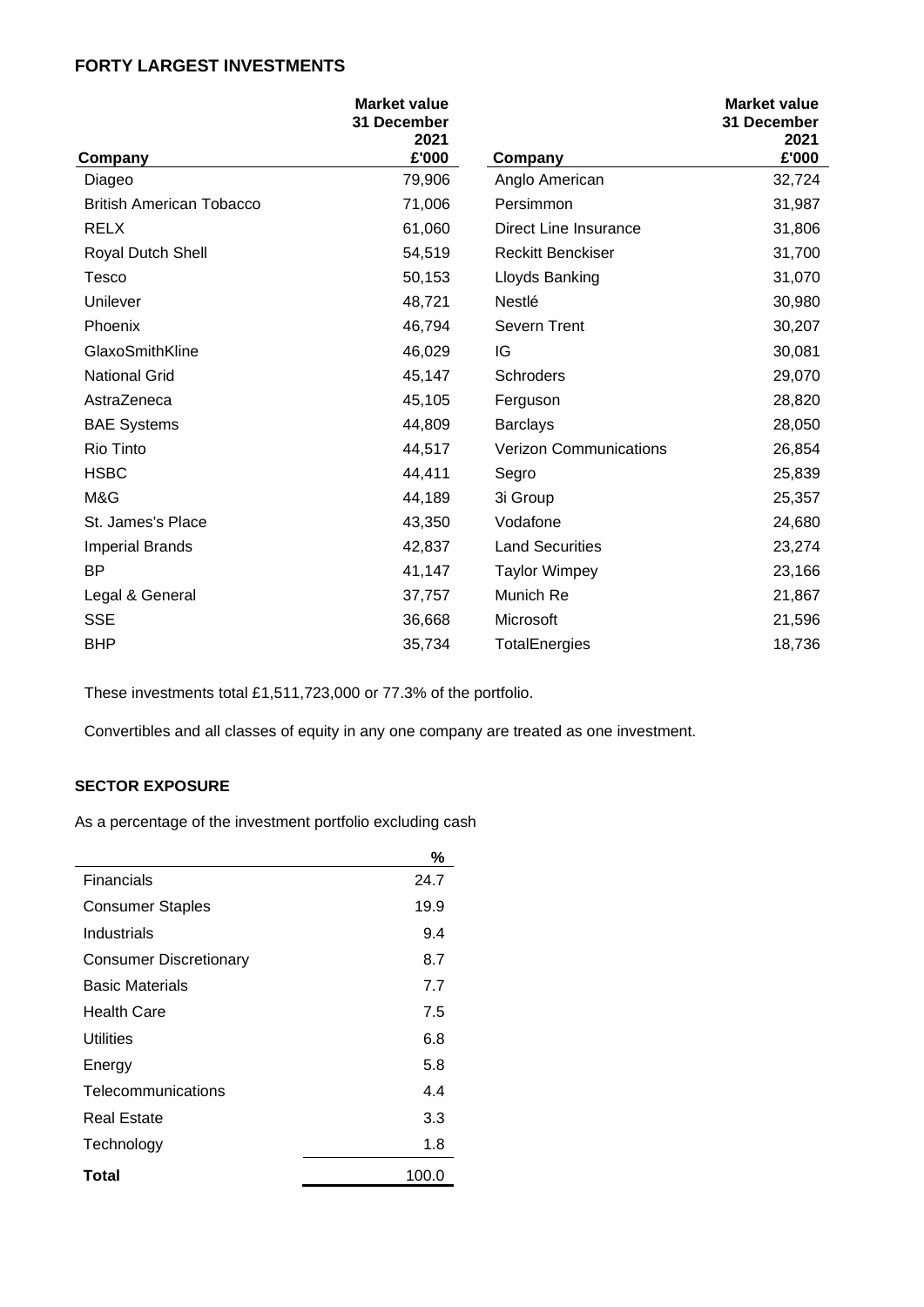# **SECTOR BREAKDOWN OF INVESTMENTS**

|                                            | <b>Valuation</b><br>31 December<br>2021 |                                          | 31 |
|--------------------------------------------|-----------------------------------------|------------------------------------------|----|
|                                            | £'000                                   |                                          |    |
| <b>ENERGY</b>                              |                                         | <b>Industrial Support Services</b>       |    |
| Oil, Gas and Coal                          |                                         | Ferguson                                 |    |
| Royal Dutch Shell                          | 54,519                                  | PayPoint                                 |    |
| <b>BP</b>                                  | 41,147                                  |                                          |    |
| TotalEnergies <sup>1</sup>                 | 18,736                                  |                                          |    |
|                                            | 114,402                                 | <b>Total Industrials</b>                 |    |
| <b>Total Energy</b>                        | 114,402                                 | <b>CONSUMER STAPLES</b>                  |    |
|                                            |                                         | <b>Beverages</b>                         |    |
| <b>BASIC MATERIALS</b>                     |                                         | Diageo                                   |    |
| <b>Chemicals</b>                           |                                         | <b>Britvic</b>                           |    |
| Synthomer                                  | 13,979                                  | Coca-Cola <sup>1</sup>                   |    |
| Croda International                        | 11,598                                  |                                          |    |
| <b>Victrex</b>                             | 7,814                                   |                                          |    |
| Johnson Matthey                            | 4,604                                   | <b>Food Producers</b>                    |    |
|                                            | 37,995                                  | Nestlé <sup>1</sup>                      |    |
|                                            |                                         | Tate & Lyle                              |    |
| <b>Industrial Metals and Mining</b>        |                                         |                                          |    |
| Rio Tinto                                  | 44,517                                  |                                          |    |
| <b>BHP</b>                                 | 35,734                                  | Personal Care, Drug and                  |    |
| Anglo American                             | 32,724                                  | <b>Grocery Stores</b>                    |    |
|                                            | 112,975                                 | Tesco                                    |    |
|                                            |                                         | Unilever                                 |    |
| <b>Total Basic Materials</b>               | 150,970                                 | <b>Reckitt Benckiser</b>                 |    |
| <b>INDUSTRIALS</b>                         |                                         |                                          |    |
| <b>Aerospace &amp; Defence</b>             |                                         | <b>Tobacco</b>                           |    |
| <b>BAE Systems</b>                         | 44,809                                  | <b>British American Tobacco</b>          |    |
|                                            | 44,809                                  | <b>Imperial Brands</b>                   |    |
|                                            |                                         |                                          |    |
| <b>Construction and Materials</b>          |                                         |                                          |    |
| <b>Ibstock</b>                             | 14,732                                  | <b>Total Consumer Staples</b>            |    |
| $H$ olcim <sup>1</sup>                     | 12,246                                  |                                          |    |
| Marshalls                                  | 6,440                                   | <b>HEALTH CARE</b>                       |    |
|                                            | 33,418                                  | <b>Medical Equipment and Services</b>    |    |
|                                            |                                         | Smith & Nephew                           |    |
| <b>Electronic and Electrical Equipment</b> |                                         |                                          |    |
| IMI                                        | 16,214                                  |                                          |    |
| <b>XP Power</b>                            | 10,200                                  | <b>Pharmaceuticals and Biotechnology</b> |    |
| Rotork                                     | 6,251                                   | GlaxoSmithKline                          |    |
|                                            | 32,665                                  | AstraZeneca                              |    |
|                                            |                                         | Novartis <sup>1</sup>                    |    |
| <b>General Industrials</b>                 |                                         | Merck <sup>1</sup>                       |    |
| Siemens <sup>1</sup>                       | 12,135                                  | Johnson & Johnson <sup>1</sup>           |    |
| Mondi                                      | 11,869                                  |                                          |    |
| Smiths                                     | 5,528                                   |                                          |    |
| Swire Pacific <sup>1</sup>                 | 4,244                                   | <b>Total Health Care</b>                 |    |
|                                            | 33,776                                  |                                          |    |
|                                            |                                         |                                          |    |

|                                            | <b>Valuation</b><br>31 December<br>2021<br>£'000 |                                          | <b>Valuation</b><br>31 December<br>2021<br>£'000 |
|--------------------------------------------|--------------------------------------------------|------------------------------------------|--------------------------------------------------|
| <b>ENERGY</b>                              |                                                  | <b>Industrial Support Services</b>       |                                                  |
| Oil, Gas and Coal                          |                                                  | Ferguson                                 | 28,820                                           |
| Royal Dutch Shell                          | 54,519                                           | PayPoint                                 | 10,640                                           |
| BΡ                                         | 41,147                                           |                                          | 39,460                                           |
| TotalEnergies <sup>1</sup>                 | 18,736                                           |                                          |                                                  |
|                                            | $\overline{11}4,402$                             | <b>Total Industrials</b>                 | 184,128                                          |
| <b>Total Energy</b>                        | 114,402                                          | <b>CONSUMER STAPLES</b>                  |                                                  |
|                                            |                                                  | <b>Beverages</b>                         |                                                  |
| <b>BASIC MATERIALS</b>                     |                                                  | Diageo                                   | 79,906                                           |
| Chemicals                                  |                                                  | <b>Britvic</b>                           | 11,270                                           |
| Synthomer                                  | 13,979                                           | Coca-Cola <sup>1</sup>                   | 9,617                                            |
| Croda International                        | 11,598                                           |                                          | 100,793                                          |
| Victrex                                    | 7,814                                            |                                          |                                                  |
| Johnson Matthey                            | 4,604                                            | <b>Food Producers</b>                    |                                                  |
|                                            | 37,995                                           | Nestlé <sup>1</sup>                      | 30,980                                           |
|                                            |                                                  | Tate & Lyle                              | 11,905                                           |
| <b>Industrial Metals and Mining</b>        |                                                  |                                          | 42,885                                           |
| <b>Rio Tinto</b>                           | 44,517                                           |                                          |                                                  |
| BHP                                        | 35,734                                           | <b>Personal Care, Drug and</b>           |                                                  |
| Anglo American                             | 32,724                                           | <b>Grocery Stores</b>                    |                                                  |
|                                            | 112,975                                          | <b>Tesco</b>                             | 50,153                                           |
|                                            |                                                  | Unilever                                 | 48,721                                           |
| <b>Total Basic Materials</b>               | 150,970                                          | <b>Reckitt Benckiser</b>                 | 31,700                                           |
|                                            |                                                  |                                          | 130,574                                          |
| <b>INDUSTRIALS</b>                         |                                                  |                                          |                                                  |
| <b>Aerospace &amp; Defence</b>             |                                                  | <b>Tobacco</b>                           |                                                  |
| <b>BAE Systems</b>                         | 44,809                                           | <b>British American Tobacco</b>          | 71,006                                           |
|                                            | 44,809                                           | <b>Imperial Brands</b>                   | 42,837                                           |
|                                            |                                                  |                                          | 113,843                                          |
| <b>Construction and Materials</b>          |                                                  |                                          |                                                  |
| Ibstock                                    | 14,732                                           | <b>Total Consumer Staples</b>            | 388,095                                          |
| Holcim <sup>1</sup>                        | 12,246                                           |                                          |                                                  |
| <b>Marshalls</b>                           | 6,440                                            | <b>HEALTH CARE</b>                       |                                                  |
|                                            | 33,418                                           | <b>Medical Equipment and Services</b>    |                                                  |
|                                            |                                                  | Smith & Nephew                           | 9,575                                            |
| <b>Electronic and Electrical Equipment</b> |                                                  |                                          | 9,575                                            |
| IMI                                        | 16,214                                           |                                          |                                                  |
| <b>XP Power</b>                            | 10,200                                           | <b>Pharmaceuticals and Biotechnology</b> |                                                  |
| Rotork                                     | 6,251                                            | GlaxoSmithKline                          | 46,029                                           |
|                                            | 32,665                                           | AstraZeneca                              | 45,105                                           |
|                                            |                                                  | Novartis <sup>1</sup>                    | 17,109                                           |
| <b>General Industrials</b>                 |                                                  | Merck <sup>1</sup>                       | 15,843                                           |
| Siemens <sup>1</sup>                       | 12,135                                           | Johnson & Johnson <sup>1</sup>           | 13,132                                           |
| Mondi                                      | 11,869                                           |                                          | 137,218                                          |
| <b>Smiths</b>                              | 5,528                                            |                                          |                                                  |
| Swire Pacific <sup>1</sup>                 | 4,244                                            | <b>Total Health Care</b>                 | 146,793                                          |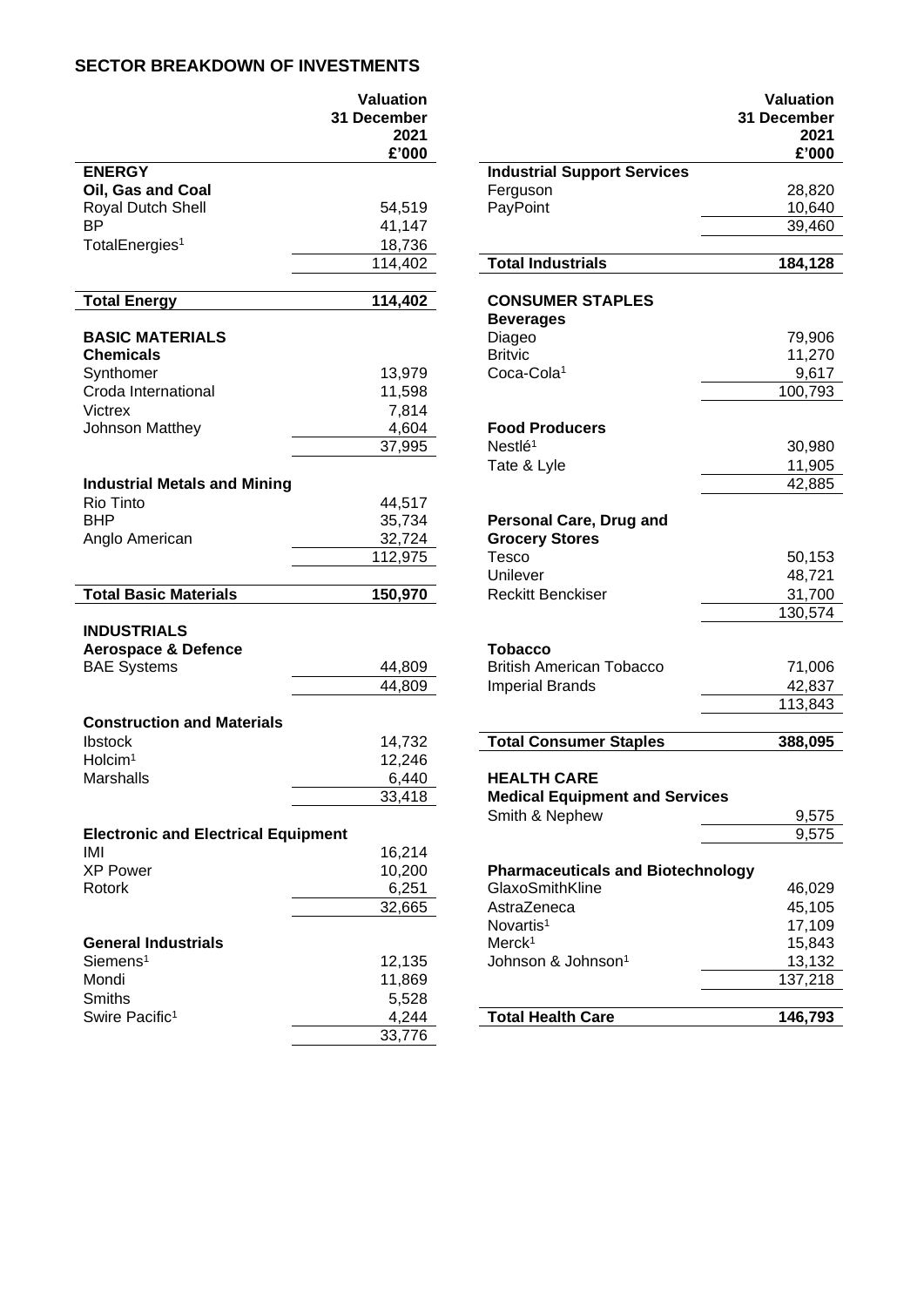|                                              | <b>Valuation</b> |                                                  | Valuation     |
|----------------------------------------------|------------------|--------------------------------------------------|---------------|
|                                              | 31 December      |                                                  | 31 December   |
|                                              | 2021<br>£'000    |                                                  | 2021<br>£'000 |
| <b>CONSUMER DISCRETIONARY</b>                |                  | <b>FINANCIALS</b>                                |               |
| <b>Retailers</b>                             |                  | <b>Banks</b>                                     |               |
| Kingfisher                                   | 14,538           | <b>HSBC</b>                                      | 44,411        |
| Halfords                                     | 7,276            | Lloyds Banking                                   | 31,070        |
| <b>DFS</b>                                   | 5,483            | <b>Barclays</b>                                  | 28,050        |
|                                              | 27,297           | Nationwide Building Society                      |               |
|                                              |                  | 10.25% Var Perp CCDS                             | 12,418        |
| Media                                        |                  |                                                  | 115,949       |
| <b>RELX</b>                                  | 61,060           |                                                  |               |
|                                              | 61,060           | <b>Investment Banking and Brokerage Services</b> |               |
|                                              |                  | M&G                                              | 44,189        |
| <b>Household Goods and Home Construction</b> |                  | St. James's Place                                | 43,350        |
| Persimmon                                    | 31,987           | IG                                               | 30,081        |
| <b>Taylor Wimpey</b>                         | 23,166           | Schroders                                        | 29,070        |
| Berkeley                                     | 10,363           | 3i Group                                         | 25,357        |
|                                              | 65,516           | <b>Brewin Dolphin</b>                            | 16,928        |
|                                              |                  |                                                  | 188,975       |
| <b>Travel and Leisure</b>                    |                  |                                                  |               |
|                                              | 12,728           | <b>Life Insurance</b>                            |               |
| La Française des Jeux <sup>1</sup><br>Young  |                  | Phoenix                                          | 46,794        |
|                                              | 2,995            |                                                  |               |
|                                              | 15,723           | Legal & General                                  | 37,757        |
|                                              |                  | Prudential                                       | 16,568        |
| <b>Total Consumer Discretionary</b>          | 169,596          |                                                  | 101,119       |
|                                              |                  | <b>Non-life Insurance</b>                        |               |
| <b>TELECOMMUNICATIONS</b>                    |                  | <b>Direct Line Insurance</b>                     | 31,806        |
| <b>Telecommunications Service Providers</b>  |                  | Munich Re <sup>1</sup>                           | 21,867        |
| Verizon Communications <sup>1</sup>          | 26,854           | Sabre Insurance                                  | 8,190         |
| Vodafone                                     | 24,680           | <b>Beazley</b>                                   | 7,924         |
| Deutsche Telekom <sup>1</sup>                | 11,957           | Hiscox                                           | 6,886         |
| Orange <sup>1</sup>                          | 10,667           |                                                  | 76,673        |
|                                              | 74,158           |                                                  |               |
|                                              |                  | <b>Total Financials</b>                          | 482,716       |
| <b>Telecommunications Equipment</b>          |                  |                                                  |               |
| Cisco Systems <sup>1</sup>                   | 11,695           |                                                  |               |
|                                              | 11,695           | <b>REAL ESTATE</b>                               |               |
|                                              |                  | <b>Real Estate Investment Trusts</b>             |               |
| <b>Total Telecommunications</b>              | 85,853           | Segro                                            | 25,839        |
|                                              |                  | <b>Land Securities</b>                           | 23,274        |
| <b>UTILITIES</b>                             |                  | <b>British Land</b>                              | 14,602        |
| <b>Electricity</b>                           |                  |                                                  | 63,715        |
| <b>SSE</b>                                   | 36,668           |                                                  |               |
|                                              | 36,668           | <b>Total Real Estate</b>                         | 63,715        |
|                                              |                  |                                                  |               |
| <b>Gas, Water and Multi-utilities</b>        |                  | <b>TECHNOLOGY</b>                                |               |
| <b>National Grid</b>                         | 45,147           | <b>Software and Computer Services</b>            |               |
| Severn Trent                                 | 30,207           | Microsoft <sup>1</sup>                           | 21,596        |
| <b>United Utilities</b>                      | 13,591           | Sage                                             | 13,352        |
| Pennon                                       | 7,715            |                                                  | 34,948        |
|                                              | 96,660           |                                                  |               |
|                                              |                  | <b>Total Technology</b>                          | 34,948        |
| <b>Total Utilities</b>                       | 133,328          |                                                  |               |
|                                              |                  |                                                  |               |

| uation<br>ember<br>2021<br>£'000 |                                    | <b>Valuation</b><br>31 December<br>2021<br>£'000 |
|----------------------------------|------------------------------------|--------------------------------------------------|
|                                  | <b>FINANCIALS</b>                  |                                                  |
|                                  | <b>Banks</b>                       |                                                  |
| 14,538                           | <b>HSBC</b>                        | 44,411                                           |
| 7,276                            | Lloyds Banking                     | 31,070                                           |
| 5,483                            | <b>Barclays</b>                    | 28,050                                           |
| 27,297                           | <b>Nationwide Building Society</b> |                                                  |
|                                  | 10.25% Var Perp CCDS               | 12,418                                           |
|                                  |                                    | 115,949                                          |
|                                  |                                    |                                                  |

# 61,060 **Investment Banking and Brokerage Services** 44,189<br>43,350 **St. James's Place IG** Brewin Dolphin 16,928 188,975 **Life Insurance** Legal & General 37,757<br>Prudential 37,757<br>16,568 Prudential 16,568<br>101,119 **Non-life Insurance TELECOMMUNICATION CONTREPT 15 SOCIETY 121,806<br>
<b>TELECOMMUNICATION**<br> **TELECOMMUNICATION**<br> **TELECOMMUNICATION**<br> **TELECOMMUNICATION** Verified Communications1 26,190<br>Beazley 7,924 **Total Financials 482,716 REAL ESTATE Real Estate Investment Trusts** Land Securities 23,274<br>British Land 14.602 36,668 **Total Real Estate 63,715 Gas, Water and Multi-utilities TECHNOLOGY**

| .<br><b>Software and Computer Services</b> |        |
|--------------------------------------------|--------|
| Microsoft <sup>1</sup>                     | 21,596 |
| Sage                                       | 13,352 |
|                                            | 34.948 |
|                                            |        |
| <b>Total Technology</b>                    | 34,948 |
|                                            |        |
|                                            |        |

**TOTAL INVESTMENTS 1,954,544**

<sup>1</sup> Overseas listed

All classes of equity in any one company are treated as one investment.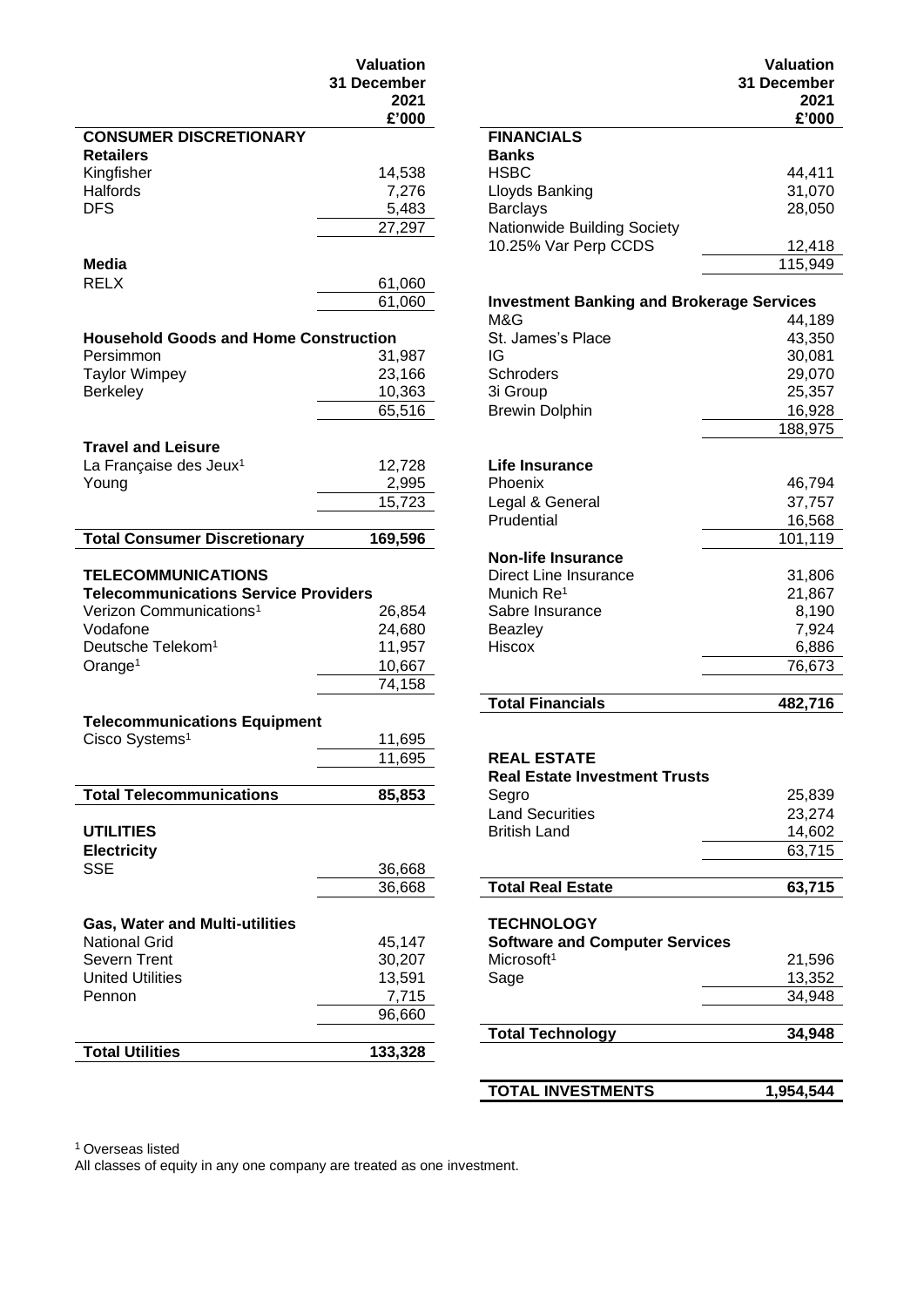# **PRINCIPAL RISKS AND UNCERTAINTIES**

The principal risks and uncertainties associated with the Company's business can be divided into the following main areas:

- Global pandemic
- Portfolio and market price
- Dividend income
- Investment activity, gearing and performance
- Tax and regulatory
- **Operational**

Information on these risks and how they are managed are given in the Annual Report for the year ended 30 June 2021. In the view of the Board, these principal risks and uncertainties at the year end remain and are as applicable to the remaining six months of the financial year as they were to the six months under review.

In addition, in the last Annual Report, the Board had identified as an emerging risk heightened political tensions in and among a number of countries around the world which had the potential to increase the risk of market volatility (geopolitical risk). On further review of current international tensions, the Board has upgraded geopolitical risk, including an increased risk to cyber security, from an emerging risk to a principal risk.

# **DIRECTORS' RESPONSIBILITY STATEMENT**

The Directors confirm that, to the best of their knowledge:

- the condensed set of financial statements has been prepared in accordance with FRS 104 "Interim Financial Reporting";
- the Interim Management Report includes a fair review of the information required by Disclosure Guidance and Transparency Rule 4.2.7R (indication of important events during the first six months and description of the principal risks and uncertainties for the remaining six months of the year); and
- the Interim Management Report includes a fair review of the information required by Disclosure Guidance and Transparency Rule 4.2.8R (disclosure of related party transactions and changes therein).

### **On behalf of the Board**

**Sir Laurie Magnus CBE Chairman 17 February 2022**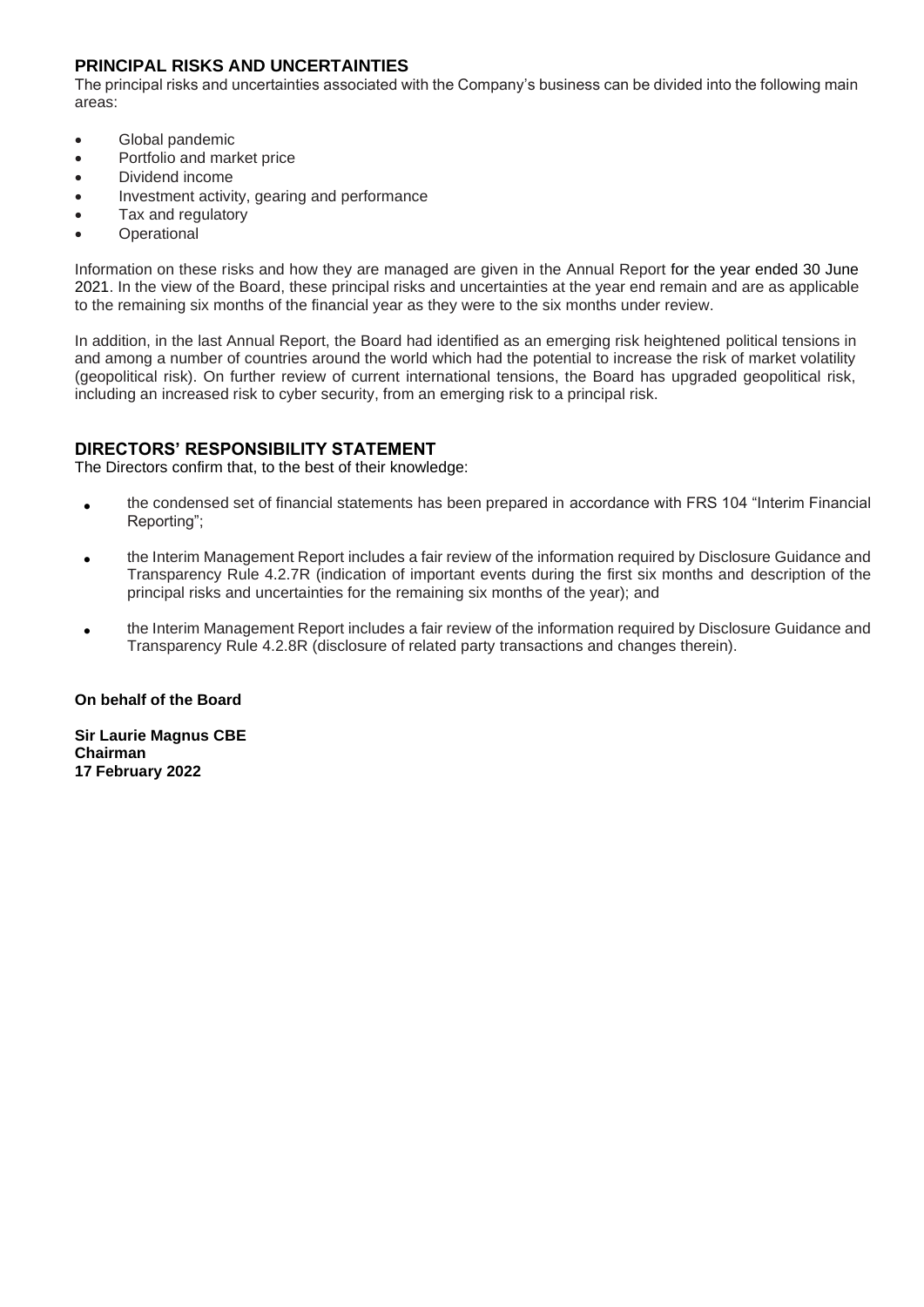# **INCOME STATEMENT**

|                                                                               | (Unaudited)<br>Half-year ended<br>31 December 2021 |                            | (Unaudited)<br>Half-year ended<br>31 December 2020 |                            |                            | (Audited)<br>Year ended<br>30 June 2021 |                            |                            |                |
|-------------------------------------------------------------------------------|----------------------------------------------------|----------------------------|----------------------------------------------------|----------------------------|----------------------------|-----------------------------------------|----------------------------|----------------------------|----------------|
|                                                                               | <b>Revenue</b><br>return<br>£'000                  | Capital<br>return<br>£'000 | Total<br>£'000                                     | Revenue<br>return<br>£'000 | Capital<br>return<br>£'000 | Total<br>£'000                          | Revenue<br>return<br>£'000 | Capital<br>return<br>£'000 | Total<br>£'000 |
| Gains on<br>investments held<br>at fair value<br>through profit or<br>loss    |                                                    | 81,154                     | 81,154                                             |                            | 68,598                     | 68,598                                  |                            | 200,267                    | 200,267        |
| Income from<br>investments held<br>at fair value<br>through profit or<br>loss | 42,134                                             |                            | 42,134                                             | 32,496                     |                            | 32,496                                  | 77,626                     |                            | 77,626         |
| Other interest<br>receivable and<br>similar income                            | 75                                                 |                            | 75                                                 | 154                        |                            | 154                                     | 263                        |                            | 263            |
| <b>Gross revenue</b><br>and capital gains                                     | 42,209                                             | 81,154                     | 123,363                                            | 32,650                     | 68,598                     | 101,248                                 | 77,889                     | 200,267                    | 278,156        |
| Management fee<br>Other<br>administrative                                     | (854)                                              | (1,993)                    | (2, 847)                                           | (685)                      | (1,599)                    | (2, 284)                                | (1, 493)                   | (3, 484)                   | (4, 977)       |
| expenses                                                                      | (413)                                              |                            | (413)                                              | (389)                      |                            | (389)                                   | (726)                      | (7)                        | (733)          |
| Net return before<br>finance costs<br>and taxation                            | 40,942                                             | 79,161                     | 120,103                                            | 31,576                     | 66,999                     | 98,575                                  | 75,670                     | 196,776                    | 272,446        |
| Finance costs                                                                 | (706)                                              | (1, 464)                   | (2, 170)                                           | (984)                      | (2, 112)                   | (3,096)                                 | (1,696)                    | (3,589)                    | (5, 285)       |
| Net return before<br>taxation                                                 | 40,236                                             | 77,697                     | 117,933                                            | 30,592                     | 64,887                     | 95,479                                  | 73,974                     | 193,187                    | 267,161        |
| Taxation on net<br>return                                                     | (333)                                              |                            | (333)                                              | (341)                      |                            | (341)                                   | (1, 165)                   |                            | (1, 165)       |
| Net return after<br>taxation                                                  | 39,903                                             | 77,697                     | 117,600                                            | 30,251                     | 64,887                     | 95,138                                  | 72,809                     | 193,187                    | 265,996        |
| Return per<br>ordinary share<br>(note 2)                                      | 8.94p                                              | 17.40p                     | 26.34p                                             | 7.25p                      | 15.56p                     | 22.81p                                  | 17.09p                     | 45.36p                     | 62.45p         |

The total columns of this statement represent the Company's Income Statement, prepared in accordance with FRS 104. The revenue and capital columns are supplementary to this and are published under guidance from the Association of Investment Companies.

The Company has no recognised gains or losses other than those disclosed in the Income Statement and Statement of Changes in Equity. All items in the above statement derive from continuing operations. No operations were acquired or discontinued during the period.

The accompanying notes are an integral part of these financial statements.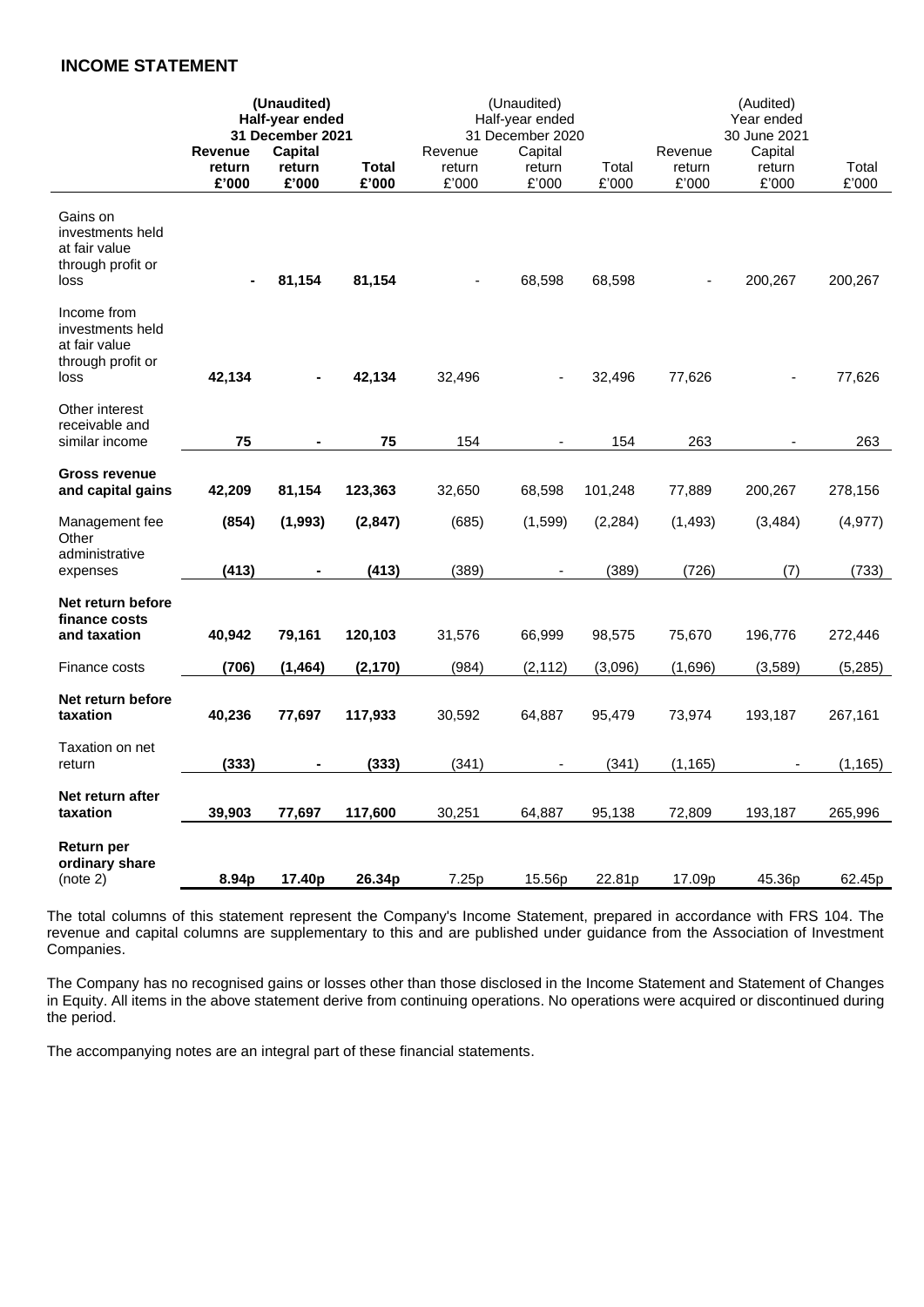# **STATEMENT OF CHANGES IN EQUITY**

| Called-up<br>share<br>capital<br>£'000 | <b>Share</b><br>premium<br>account<br>£'000 | Capital<br>redemption<br>reserve<br>£'000 | <b>Other</b><br>capital<br>reserves<br>£'000 | Revenue<br>reserve<br>£'000 | Total<br>£'000 |
|----------------------------------------|---------------------------------------------|-------------------------------------------|----------------------------------------------|-----------------------------|----------------|
|                                        |                                             |                                           |                                              |                             |                |
|                                        |                                             |                                           |                                              |                             | 1,727,325      |
| $\blacksquare$                         |                                             | $\overline{\phantom{0}}$                  | 77.697                                       | 39,903                      | 117,600        |
| 231                                    | 3,394                                       | $\sim$                                    | $\blacksquare$                               |                             | 3,625          |
| $\blacksquare$                         | $\blacksquare$                              |                                           | $\blacksquare$                               | (42, 868)                   | (42, 868)      |
| 111,637                                | 858,991                                     | 2,707                                     | 797,745                                      | 34,602                      | 1,805,682      |
|                                        | 111.406                                     | 855.597                                   | 2.707                                        | 720.048                     | 37,567         |

| Half-year ended 31 December 2020<br>(unaudited)                                                                | Called-up<br>share<br>capital<br>£'000 | Share<br>premium<br>account<br>£'000 | Capital<br>redemption<br>reserve<br>£'000 | Other<br>capital<br>reserves<br>£'000 | Revenue<br>reserve<br>£'000 | Total<br>£'000      |
|----------------------------------------------------------------------------------------------------------------|----------------------------------------|--------------------------------------|-------------------------------------------|---------------------------------------|-----------------------------|---------------------|
| At 1 July 2020<br>Net return on ordinary activities after taxation<br>Buyback of 1,175,000 ordinary shares for | 104.101                                | 752.967                              | 2.707                                     | 526.861<br>64.887                     | 45.623<br>30.251            | 1,432,259<br>95,138 |
| treasury<br>Issue of 1,175,000 ordinary shares from                                                            |                                        |                                      |                                           | (3,736)                               |                             | (3,736)             |
| treasury                                                                                                       |                                        | 124                                  |                                           | 3,736                                 |                             | 3.860               |
| Issue of 5,445,000 new ordinary shares                                                                         | 1.361                                  | 18.261                               |                                           | -                                     |                             | 19.622              |
| Dividends paid                                                                                                 |                                        |                                      |                                           | ۰.                                    | (39, 503)                   | (39,503)            |
| At 31 December 2020                                                                                            | 105.462                                | 771.352                              | 2.707                                     | 591.748                               | 36.371                      | 1.507.640           |

| Year ended 30 June 2021<br>(audited)                                                                           | Called-up<br>share<br>capital<br>£'000 | Share<br>premium<br>account<br>£'000 | Capital<br>redemption<br>reserve<br>£'000 | Other<br>capital<br>reserves<br>£'000 | Revenue<br>reserve<br>£'000 | Total<br>£'000       |
|----------------------------------------------------------------------------------------------------------------|----------------------------------------|--------------------------------------|-------------------------------------------|---------------------------------------|-----------------------------|----------------------|
| At 1 July 2020<br>Net return on ordinary activities after taxation<br>Buyback of 1,175,000 ordinary shares for | 104.101                                | 752.967                              | 2,707<br>٠                                | 526,861<br>193.187                    | 45.623<br>72,809            | 1,432,259<br>265.996 |
| treasury<br>Issue of 1,175,000 ordinary shares from                                                            |                                        |                                      |                                           | (3,736)                               |                             | (3,736)              |
| treasury                                                                                                       |                                        | 124                                  |                                           | 3,736                                 |                             | 3.860                |
| Issue of 29,220,000 new ordinary shares                                                                        | 7.305                                  | 102,506                              |                                           | -                                     | ۰.                          | 109.811              |
| Dividends paid                                                                                                 |                                        |                                      |                                           |                                       | (80, 865)                   | (80, 865)            |
| Unclaimed dividends over 12 years old                                                                          |                                        |                                      |                                           |                                       | 60                          | 60                   |
| At 30 June 2021                                                                                                | 111,406                                | 855,597                              | 2,707                                     | 720,048                               | 37.567                      | 1,727,325            |

The accompanying notes are an integral part of these financial statements.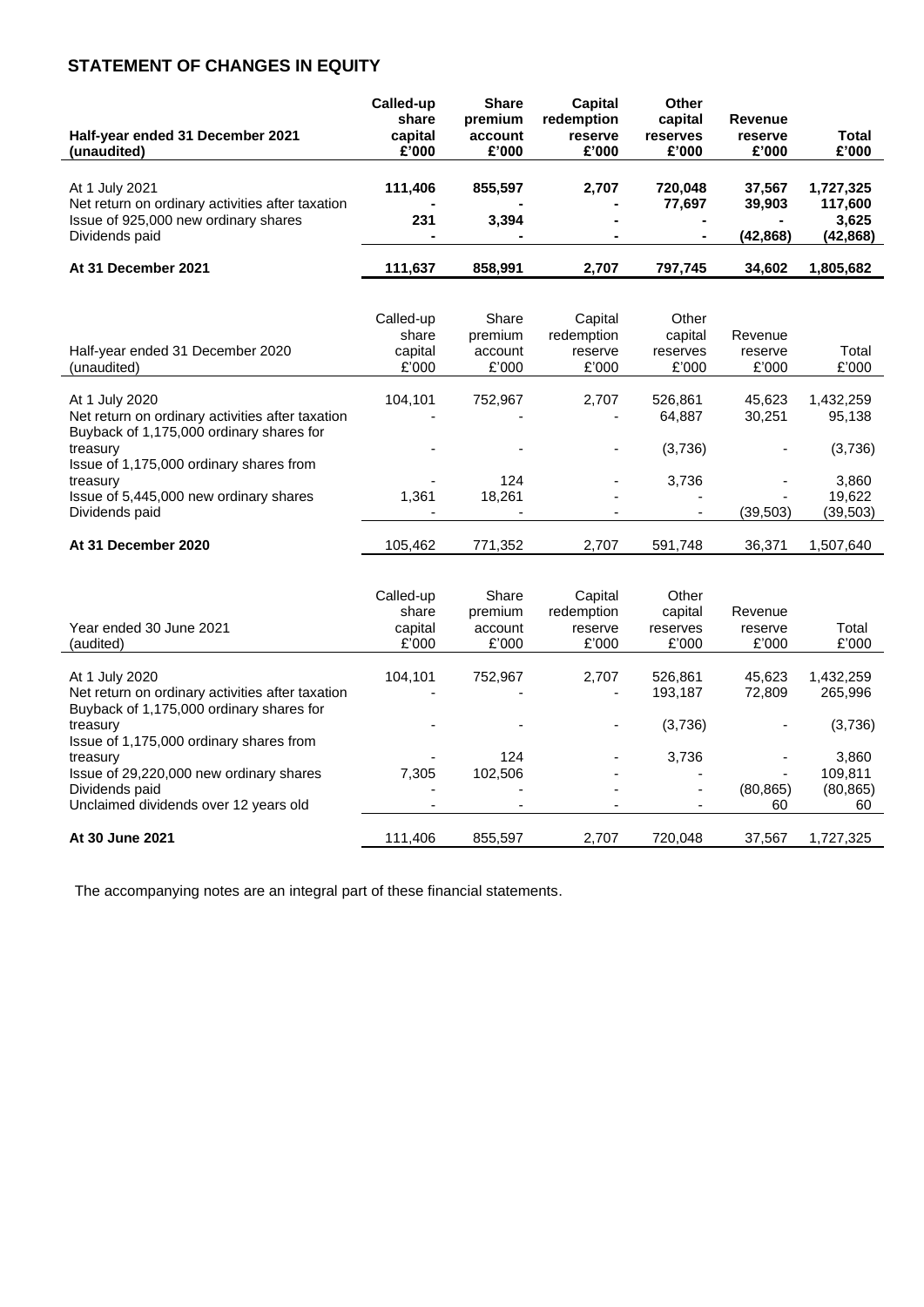# **STATEMENT OF FINANCIAL POSITION**

|                                                                         | (Unaudited) | (Unaudited) | (Audited)  |
|-------------------------------------------------------------------------|-------------|-------------|------------|
|                                                                         | 31 December | 31 December | 30 June    |
|                                                                         | 2021        | 2020        | 2021       |
|                                                                         | £'000       | £'000       | £'000      |
| Investments held at fair value through                                  |             |             |            |
| profit or loss (note 6)<br>Listed at market value in the United Kingdom | 1,703,138   | 1,414,556   | 1,618,973  |
| Listed at market value overseas                                         | 251,406     | 223,058     | 227,701    |
| Investment in subsidiary undertakings                                   | 347         | 347         | 347        |
|                                                                         |             |             |            |
|                                                                         | 1,954,891   | 1,637,961   | 1,847,021  |
| <b>Current assets</b>                                                   |             |             |            |
| <b>Debtors</b>                                                          | 8,290       | 8,253       | 10,157     |
|                                                                         | 8,290       | 8,253       | 10,157     |
| Creditors: amounts falling due within one year                          | (41, 946)   | (52, 809)   | (14, 323)  |
| <b>Net current liabilities</b>                                          | (33, 656)   | (44, 556)   | (4, 166)   |
|                                                                         |             |             |            |
| <b>Total assets less current liabilities</b>                            | 1,921,235   | 1,593,405   | 1,842,855  |
| Creditors: amounts falling due after more than                          |             |             |            |
| one year                                                                | (115, 553)  | (85, 765)   | (115, 530) |
| <b>Net assets</b>                                                       | 1,805,682   | 1,507,640   | 1,727,325  |
| <b>Capital and reserves</b>                                             |             |             |            |
| Called-up share capital (note 3)                                        | 111,637     | 105,462     | 111,406    |
| Share premium account                                                   | 858,991     | 771,352     | 855,597    |
| Capital redemption reserve                                              | 2,707       | 2,707       | 2,707      |
| Other capital reserves (note 4)                                         | 797,745     | 591,748     | 720,048    |
| Revenue reserve                                                         | 34,602      | 36,371      | 37,567     |
| <b>Equity shareholders' funds</b>                                       | 1,805,682   | 1,507,640   | 1,727,325  |
|                                                                         |             |             |            |
| Net asset value per ordinary share - basic                              |             |             |            |
| and diluted (note 5)                                                    | 404.36p     | 357.38p     | 387.62p    |

The accompanying notes are an integral part of these financial statements.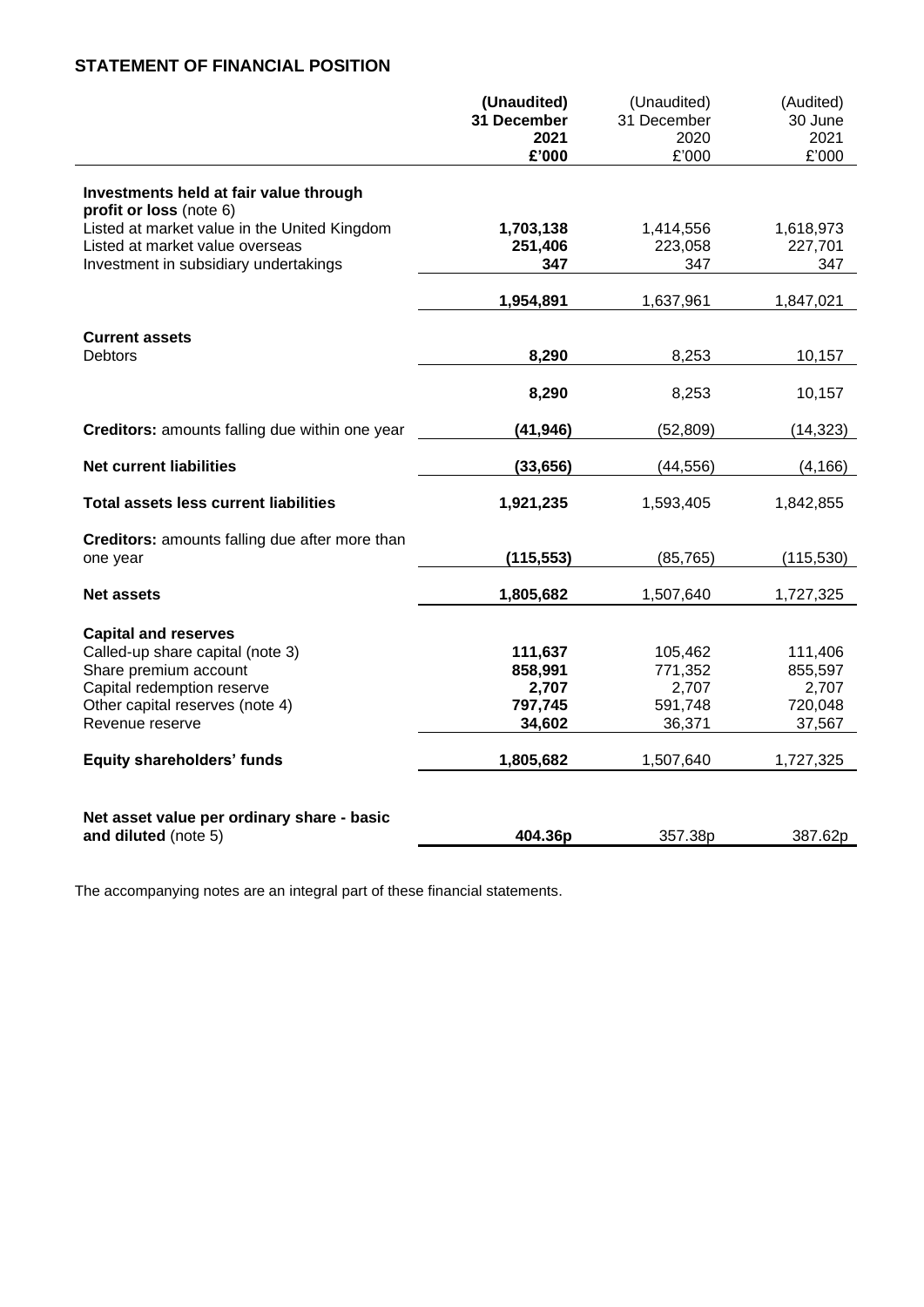# **NOTES**

### **1. Accounting Policy – Basis of Preparation**

The condensed set of financial statements has been prepared in accordance with FRS 104, Interim Financial Reporting, FRS 102, the Financial Reporting Standard applicable in the UK and Republic of Ireland and the Statement of Recommended Practice for "Financial Statements of Investment Trust Companies and Venture Capital Trusts", issued in April 2021.

For the period under review, the Company's accounting policies have not varied from those described in the Annual Report for the year ended 30 June 2021. These financial statements have been neither audited nor reviewed by the Company's auditors.

As an investment fund, the Company has the option, which it has taken, not to present a cash flow statement. A cash flow statement is not required when an investment fund meets all the following conditions: substantially all of the entity's investments are highly liquid and are carried at market value; and where a statement of changes in equity is provided.

### **2. Return per Ordinary Share**

|                                               | (Unaudited) | (Unaudited) |             |
|-----------------------------------------------|-------------|-------------|-------------|
|                                               | Half-year   | Half-year   | (Audited)   |
|                                               | ended       | ended       | Year ended  |
|                                               | 31 December | 31 December | 30 June     |
|                                               | 2021        | 2020        | 2021        |
|                                               | £'000       | £'000       | £'000       |
| The return per ordinary share is based on the |             |             |             |
| following figures:                            |             |             |             |
| Revenue return                                | 39,903      | 30,251      | 72,809      |
| Capital return                                | 77,697      | 64,887      | 193,187     |
|                                               |             |             |             |
|                                               |             |             |             |
| <b>Total</b>                                  | 117,600     | 95,138      | 265,996     |
|                                               |             |             |             |
| Weighted average number of ordinary shares in |             |             |             |
| issue for each period                         | 446,480,031 | 417,014,243 | 425,921,991 |
| Revenue return per ordinary share             | 8.94p       | 7.25p       | 17.09p      |
| Capital return per ordinary share             | 17.40p      | 15.56p      | 45.36p      |
| Total return per ordinary share               | 26.34p      | 22.81p      | 62.45p      |

The Company does not have any dilutive securities, therefore, the basic and diluted returns per share are the same.

### **3. Share Capital**

During the half-year ended 31 December 2021, 925,000 new ordinary shares were issued for total proceeds of £3,625,000 (half-year ended 31 December 2020: 1,175,000 ordinary shares bought back into treasury for a total cost of £3,736,000, these shares were then re-issued for total proceeds of £3,860,000 and a further 5,445,000 new ordinary shares were issued for total proceeds of £19,622,000; year ended 30 June 2021: 1,175,000 ordinary shares bought back into treasury for a total cost of £3,736,000, these shares were then re-issued for total proceeds of £3,860,000 and a further 29,220,000 new ordinary shares issued for total proceeds of £109,811,000). The number of ordinary shares in issue at 31 December 2021 was 446,549,868 (31 December 2020: 421,849,868; 30 June 2021: 445,624,868). There were no shares in treasury at 31 December 2021 (31 December 2020 and 30 June 2021: nil).

### **4. Other Capital Reserves**

At 31 December 2021, the other capital reserves are made up of the capital reserve arising on investments sold which was £307,144,000 (31 December 2020: £300,424,000; 30 June 2021: £296,561,000) and is distributable and the capital reserve arising on revaluation of investments held which was £490,601,000 (31 December 2020: £291,324,000; 30 June 2021: £423,487,000) which is not distributable.

### **5. Net Asset Value per Ordinary Share**

The net asset value per ordinary share is based on the net assets attributable to the ordinary shares of £1,805,682,000 (31 December 2020: £1,507,640,000; 30 June 2021: £1,727,325,000) and on 446,549,868 ordinary shares (31 December 2020: 421,849,868; 30 June 2021: 445,624,868) being the number of ordinary shares at the period end.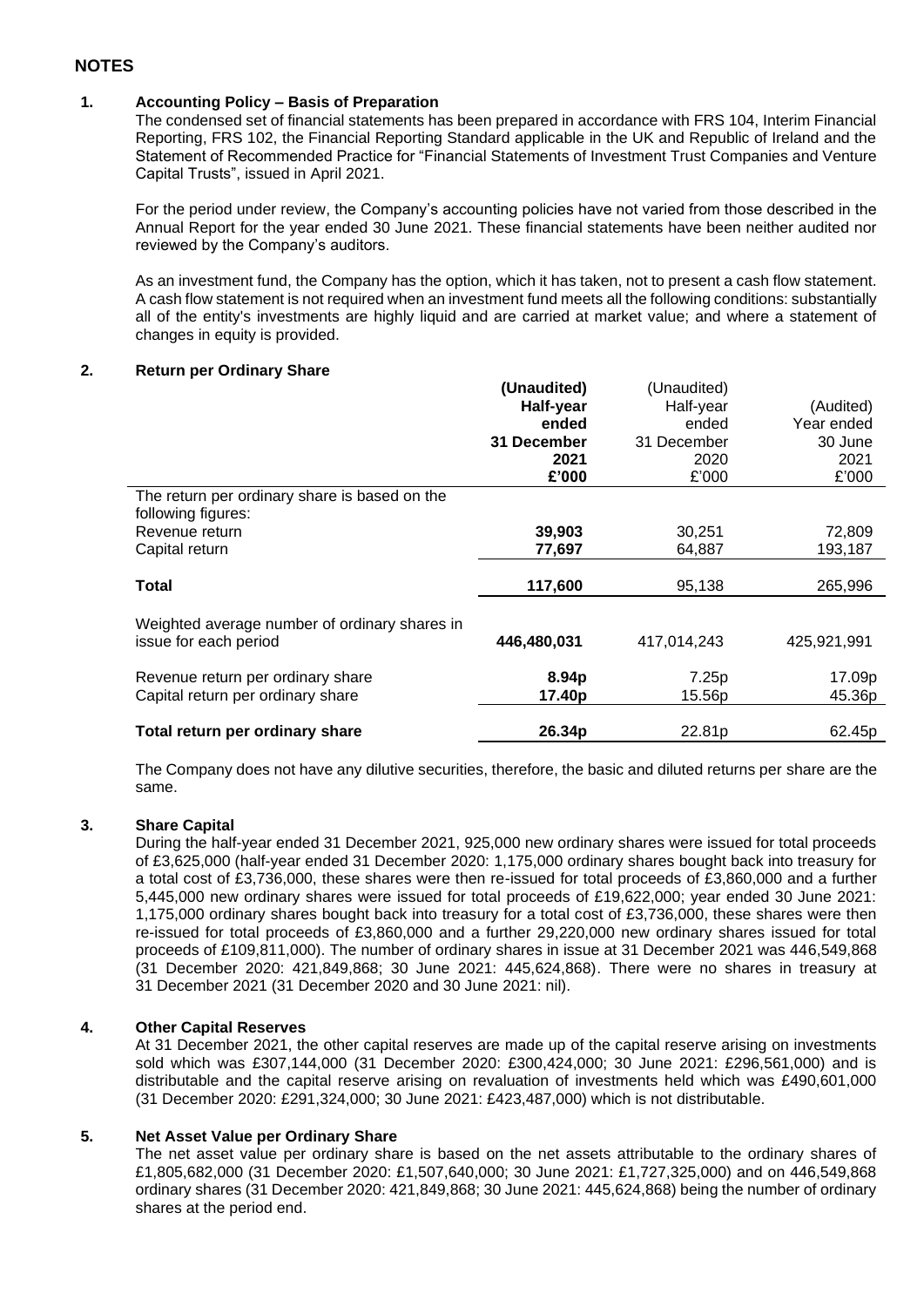### **6. Financial Instruments**

The financial assets and financial liabilities are either carried in the Statement of Financial Position at their fair value or the Statement of Financial Position amount is a reasonable approximation of fair value (debtors and creditors falling due within one year). The debenture stock, secured notes, preference stocks and preferred ordinary stock are carried in the Statement of Financial Position at par.

At 31 December 2021, the fair value of the debenture stock was £nil (31 December 2020: £30,150,000; 30 June 2021: £nil) and the aggregate fair value of the preferred and preference stocks was £2,635,000 (31 December 2020: £2,635,000; 30 June 2021: £2,635,000).

As at 31 December 2021, the fair value of the secured notes was estimated to be £128,941,000 (31 December 2020: £109,196,000; 30 June 2021: £128,494,000).

The fair value of the secured notes is calculated using a discount rate which reflects the yield on a UK gilt of similar maturity plus a suitable credit spread.

The debenture stock, preference stocks and preferred ordinary stock are categorised as Level 1 in the fair value hierarchy. The secured notes are categorised as Level 3 in the fair value hierarchy.

The table below sets out fair value measurements of the investments using the FRS 102 fair value hierarchy.

### **Financial assets at fair value through profit or loss at 31 December 2021**

|                    | Level 1   | Level 2        | Level 3 | Total     |
|--------------------|-----------|----------------|---------|-----------|
|                    | £'000     | £'000          | £'000   | £'000     |
| Equity investments | 1,954,544 | ۰              | 347     | 1,954,891 |
| Total              | 1,954,544 | $\blacksquare$ | 347     | 1,954,891 |

Financial assets at fair value through profit or loss at 31 December 2020

|                    | Level <sup>1</sup> | Level 2 | ∟evel 3 | Total     |
|--------------------|--------------------|---------|---------|-----------|
|                    | £'000              | £'000   | £'000   | £'000     |
| Equity investments | 1,637,614          | ۰.      | 347     | 1,637,961 |
| <b>Total</b>       | 1,637,614          | ۰       | 347     | 1,637,961 |

Financial assets at fair value through profit or loss at 30 June 2021

| $\tilde{\phantom{a}}$ |           |                          |         |          |
|-----------------------|-----------|--------------------------|---------|----------|
|                       | Level 1   | Level 2                  | Level 3 | Total    |
|                       | £'000     | £'000                    | £'000   | £'000    |
| Equity investments    | 1,846,674 | $\sim$                   | 347     | ,847,021 |
| <b>Total</b>          | 1,846,674 | $\overline{\phantom{a}}$ | 347     | ,847,021 |

Categorisation within the hierarchy has been determined on the basis of the lowest level input that is significant to the fair value measurement of the relevant asset as follows:

Level 1: The unadjusted quoted prices in an active market for identical assets or liabilities that the entity can access at the measurement date;

Level 2: Inputs other than quoted prices included within Level 1 that are observable (i.e., developed using market data) for the asset or liability, either directly or indirectly; and

Level 3: Inputs are unobservable (i.e., for which market data is unavailable) for the asset or liability.

The valuation techniques used by the Company are explained in the accounting policies note 1 in the Company's Annual Report for the year ended 30 June 2021.

### **7. Transaction Costs**

Purchase transaction costs for the half-year ended 31 December 2021 were £473,000 (half-year ended 31 December 2020: £359,000; year ended 30 June 2021: £1,046,000). These comprise mainly stamp duty and commissions. Sale transaction costs for the half-year ended 31 December 2021 were £26,000 (half-year ended 31 December 2020: £34,000; year ended 30 June 2021: £51,000).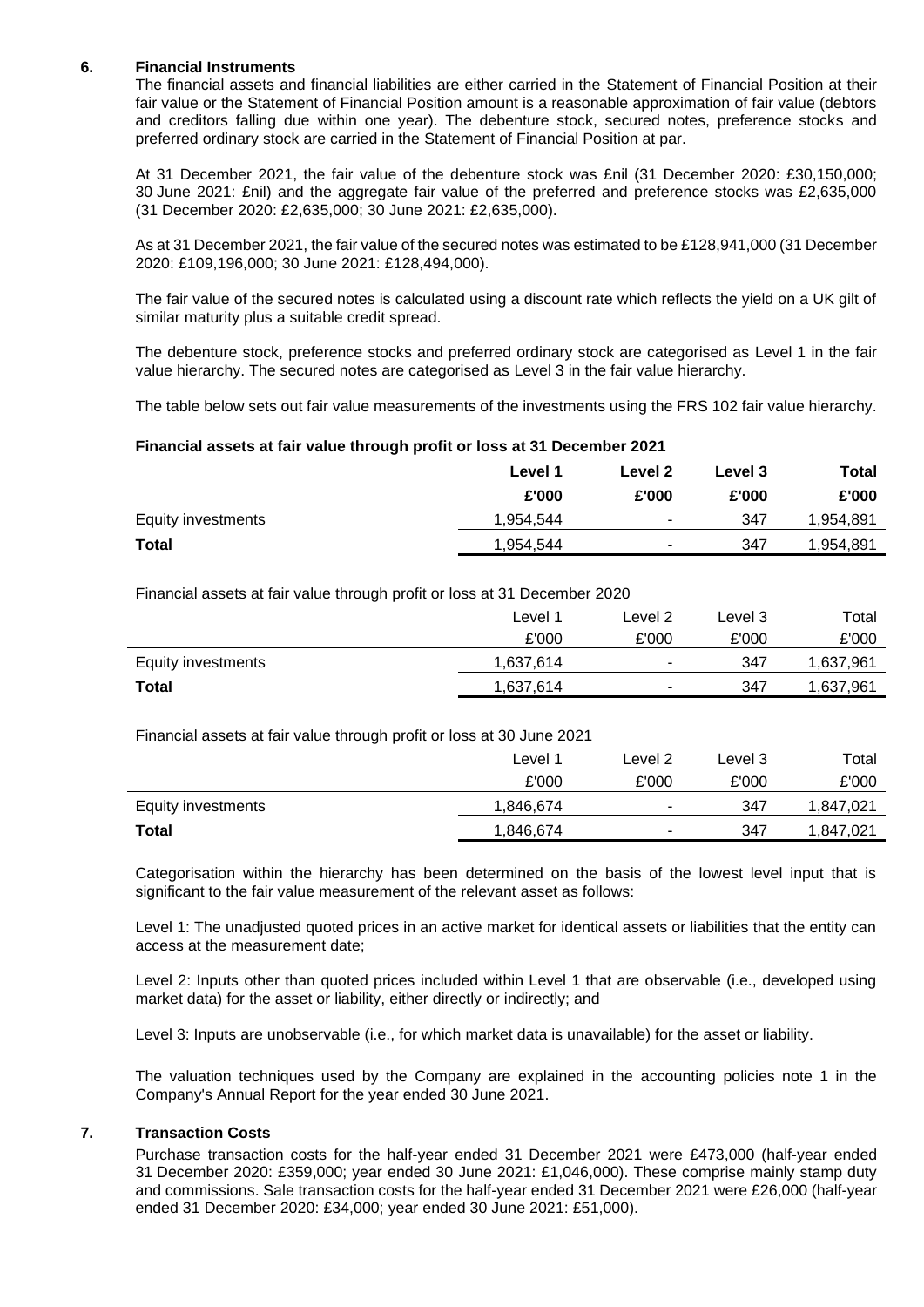### **8. Dividends**

A first interim dividend of 4.80p per ordinary share was paid on 30 November 2021. The second interim dividend of 4.80p per ordinary share (declared on 9 December 2021) will be paid on 28 February 2022 to shareholders on the register on 28 January 2022. The Company's shares went ex-dividend on 27 January 2022.

### **9. Related Party Transactions**

Other than the relationship between the Company and its Directors, the provision of services by Janus Henderson is the only related party arrangement currently in place. Other than fees payable by the Company in the ordinary course of business and the provision of marketing services, there have been no material transactions with this related party affecting the financial position of the Company during the period under review.

### **10. Going Concern**

The assets of the Company consist of securities that are readily realisable. The Directors have also considered the impact of Covid-19, including cash flow forecasting, a review of covenant compliance including the headroom above the most restrictive covenants and an assessment of the liquidity of the portfolio. They have concluded that the Company has adequate resources to meet its financial obligations, including the repayment of the bank overdraft, as they fall due for a period of at least twelve months from the date of approval of the financial statements. Having assessed these factors and the principal risks, the Board has determined that it is appropriate for the financial statements to be prepared on a going concern basis.

### **11. Comparative Information**

The financial information contained in this half-year report does not constitute statutory accounts as defined in section 434 of the Companies Act 2006. The figures and financial information for the year ended 30 June 2021 are extracted from the latest published accounts and do not constitute the statutory accounts for that year. Those accounts have been delivered to the Registrar of Companies and included the Report of the Independent Auditors, which was unqualified and did not include a statement under either section 498(2) or 498(3) of the Companies Act 2006.

### **12. General Information**

#### **Company Status**

The City of London Investment Trust plc is a UK domiciled investment trust company.

ISIN number / SEDOL: ordinary shares: GB0001990497 / 0199049

London Stock Exchange (TIDM) Code: CTY

New Zealand Stock Exchange Code: TCL

Global Intermediary Identification Number (GIIN): S55HF7.99999.SL.826

Legal Entity Identifier number (LEI): 213800F3NOTF47H6AO55

**Company Registration Number UK**: 34871 **New Zealand**: 1215729

**Registered Office** 201 Bishopsgate, London EC2M 3AE

#### **Directors and Secretary**

The Directors of the Company are Sir Laurie Magnus CBE (Chairman), Samantha Wren (Audit Committee Chair), Clare Wardle (Senior Independent Director), Robert Edward (Ted) Holmes and Ominder Dhillon (appointed on 1 September 2021).

The Corporate Secretary is Henderson Secretarial Services Limited, represented by Sally Porter, ACG.

### **Website**

Details of the Company's share price and net asset value, together with general information about the Company, monthly factsheets and data, copies of announcements, reports and details of general meetings can be found at [www.cityinvestmenttrust.com](http://www.cityinvestmenttrust.com/)